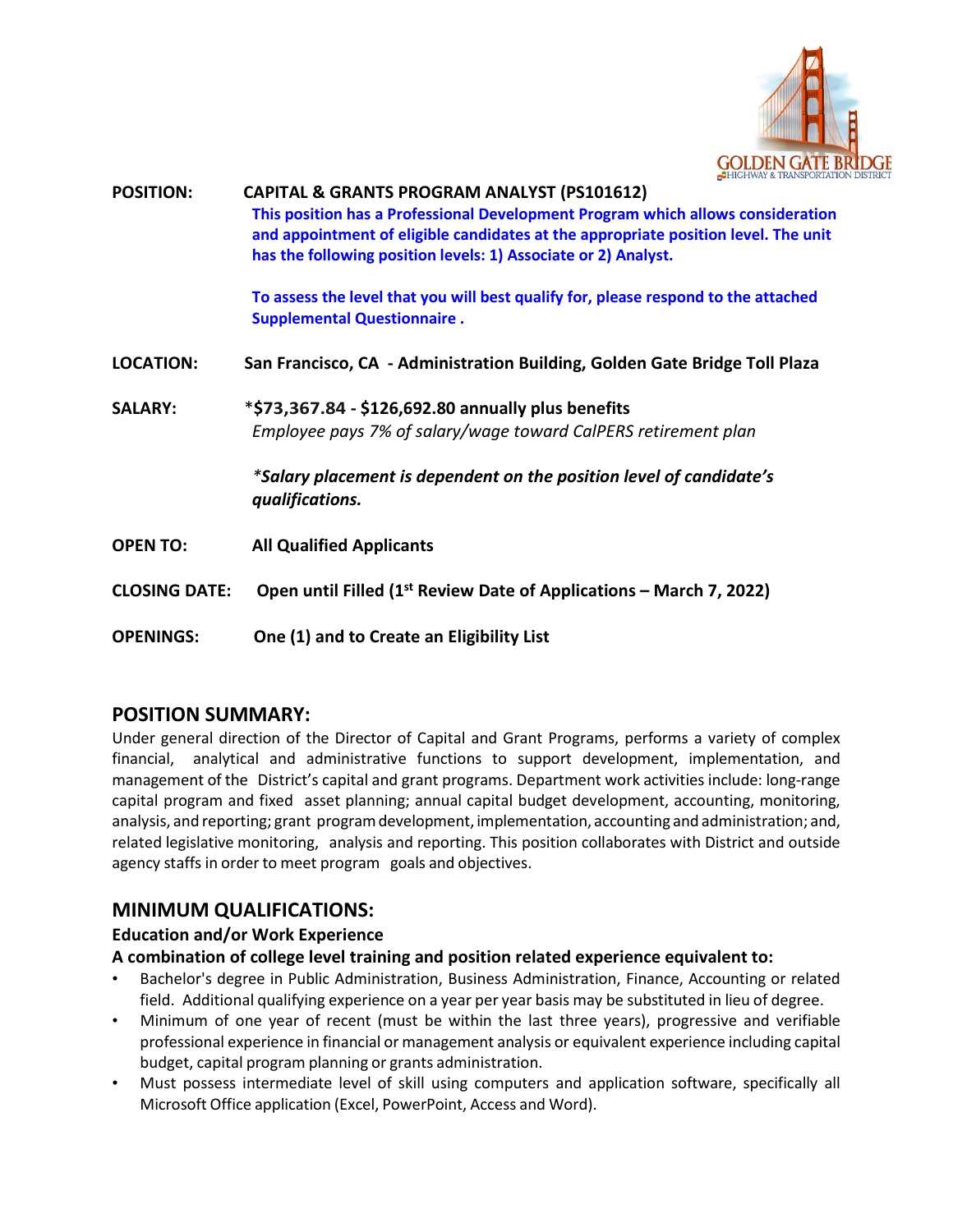**\*\*\* Please refer and respond to the supplemental questionnaire to determine your eligibility for the Associate or Analyst level position.**

## **ESSENTIAL RESPONSIBILITIES:**

Responsible for assisting in activities related to capital and grant program development and administration. The responsibilities are focused primarily on grant and capital programming, monitoring, administration, audits, financial analysis, and specifically include, but are not limited to, the following:

- Develop the District's Annual Capital budget in Excel using pivot tables, macros and advanced Excel formulas (Lookup, SumIf, etc.), including coordinating annual capital budget project solicitation & review with Division Managers & staff, and review and analyze project costs, justifications & schedules
- Manage ongoing tracking and internal/external reporting of capital project budgets and expenditures, including preparing monthly capital expenditure reports for the Board of Directors through District's financial management system
- Maintain the District's ten-year capital and fixed asset replacement plan including coordinating development of project-level descriptions, budgets, cash flow, implementation schedules, and program‐ level descriptions, priorities, financial analyses, and reports
- Assist in planning, programming, organizing and implementing the District's grant program activities including: researching potential grant opportunities, developing grant funding strategies and identifying projects for specific grant programs; completing necessary grant programming and application materials; preparing grant related reports for the Board of Directors; tracking the drawdown of funds by grant program and project; and coordinating lobbying activities associated with earmark funds
- Assist in grant contract administration activities including: developing grant contract documents; administering grant rules, regulations and requirements; developing grant amendment requests; tracking project activities, and preparing project status reports for granting agencies, District management, and the Board of Directors
- Assist in the development of the District's capital element of Metropolitan Transportation Commission (MTC) Regional Transportation Plan (RTP), Regional Transit Capital Inventory (RTCI), Program of Projects (POP), Transportation Improvement Program (TIP) and Transit Asset Management (TAM), including development and input of project and fixed asset replacement information
- Assist with internal and external financial or grant‐related audits and reviews of the District's capital, grant, fixed asset, or other related programs and facilitate the Federal Transit Administration (FTA) Triennial Review
- Assist in writing and reviewing staff reports for the Board of Directors that may impact the capital budget and/or the District's grant funds
- Work with project managers, department heads, accounting and finance staff to resolve any grant, project, or budget discrepancies or issues
- Evaluate and develop standardized procedures for internal capital and grants related functions to streamline work processes and maximize office efficiency and productivity
- May represent the District's interests at federal, state, and local meetings
- Establishes and maintains effective working relationships with District employees, customers, vendors and all others contacted during the course of work using principles of excellent customer service
- Performs additional related duties as assigned
- Regular and reliable performance and attendance is required

## **REQUIRED KNOWLEDGE, SKILLS and ABILITIES:**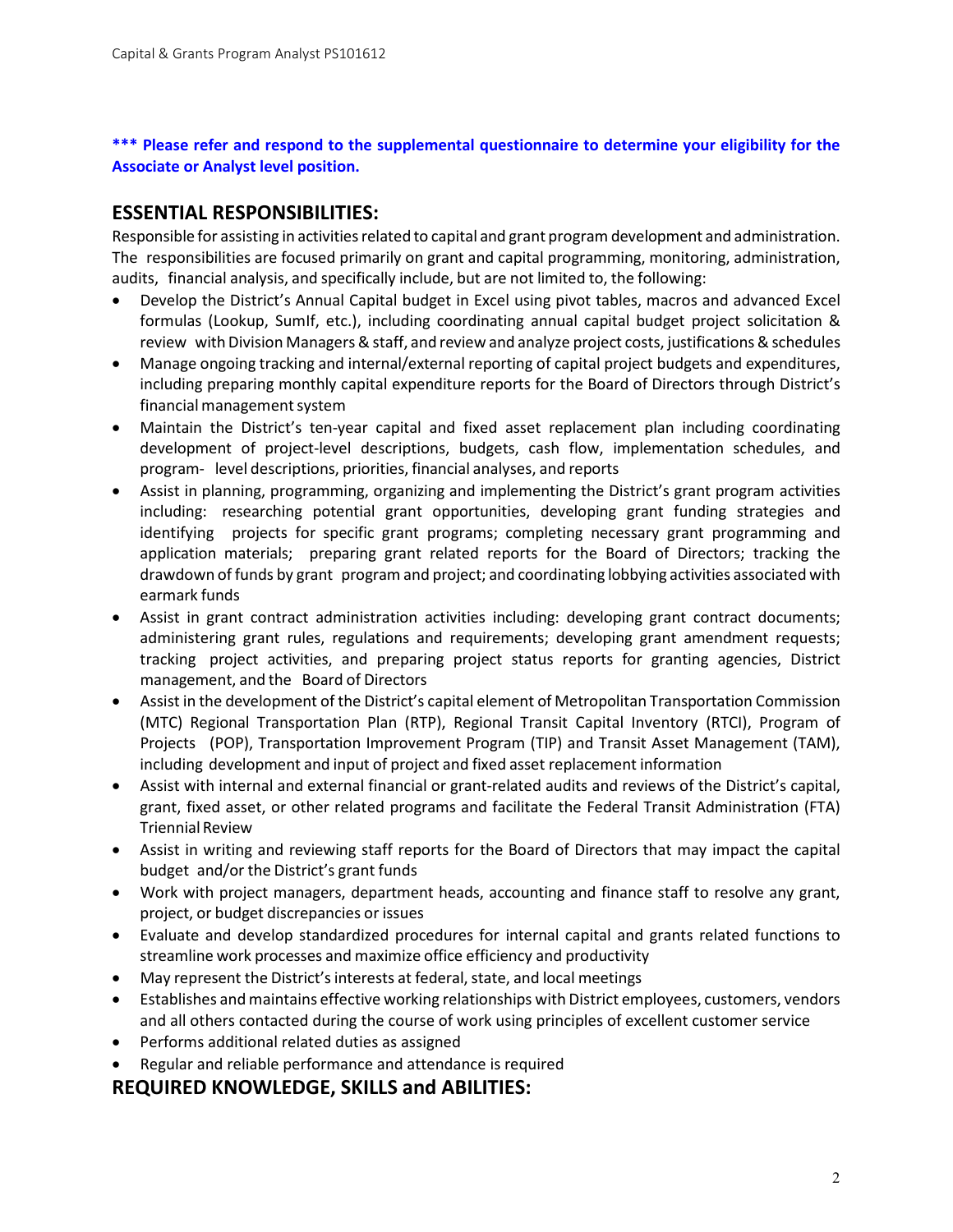#### **Working knowledge of:**

• Applicable state, federal local laws, rules and regulations governing capital and grants programs, practices, and terminology

#### **Ability to:**

- Work collaboratively in a team atmosphere as well as perform tasks independently
- Establish and maintain cooperative professional work relationships with District and outside agency staff
- Communicate effectively both orally and in writing
- Organize, prioritize and manage multiple work tasks while meeting critical deadlines
- Demonstrate being detail‐oriented as well ability to understand the "big picture"
- Learn new concepts in an ever-changing environment
- Carry out short‐ and long‐range assignments and see them through to completion
- Understand, interpret, and apply complex rules, regulations, and legal provisions governing fiscal functions and grant programs
- Interpret and analyze legislative proposals and their potential impact on the District's capital and operating programs and grant opportunities
- Write in a clear, concise and persuasive manner
- Learn principles and practices relating to budget programs and systems management
- Identify & research issues & develop sound strategies and options for implementing solutions
- Use personal computer spreadsheet and word processing software to develop spreadsheets, graphs, and reports – intermediate/advanced Excel
- Follow the safety and health rules and safe working practices applicable to the job

## **PHYSICAL REQUIREMENT:**

Mobility to work in a typical office setting. Vision to read printed materials and a computer screen. Hearing and speech to communicate in person and over the telephone. Routine use of computer, telephone and other office equipment. Ability to travel to District facilities.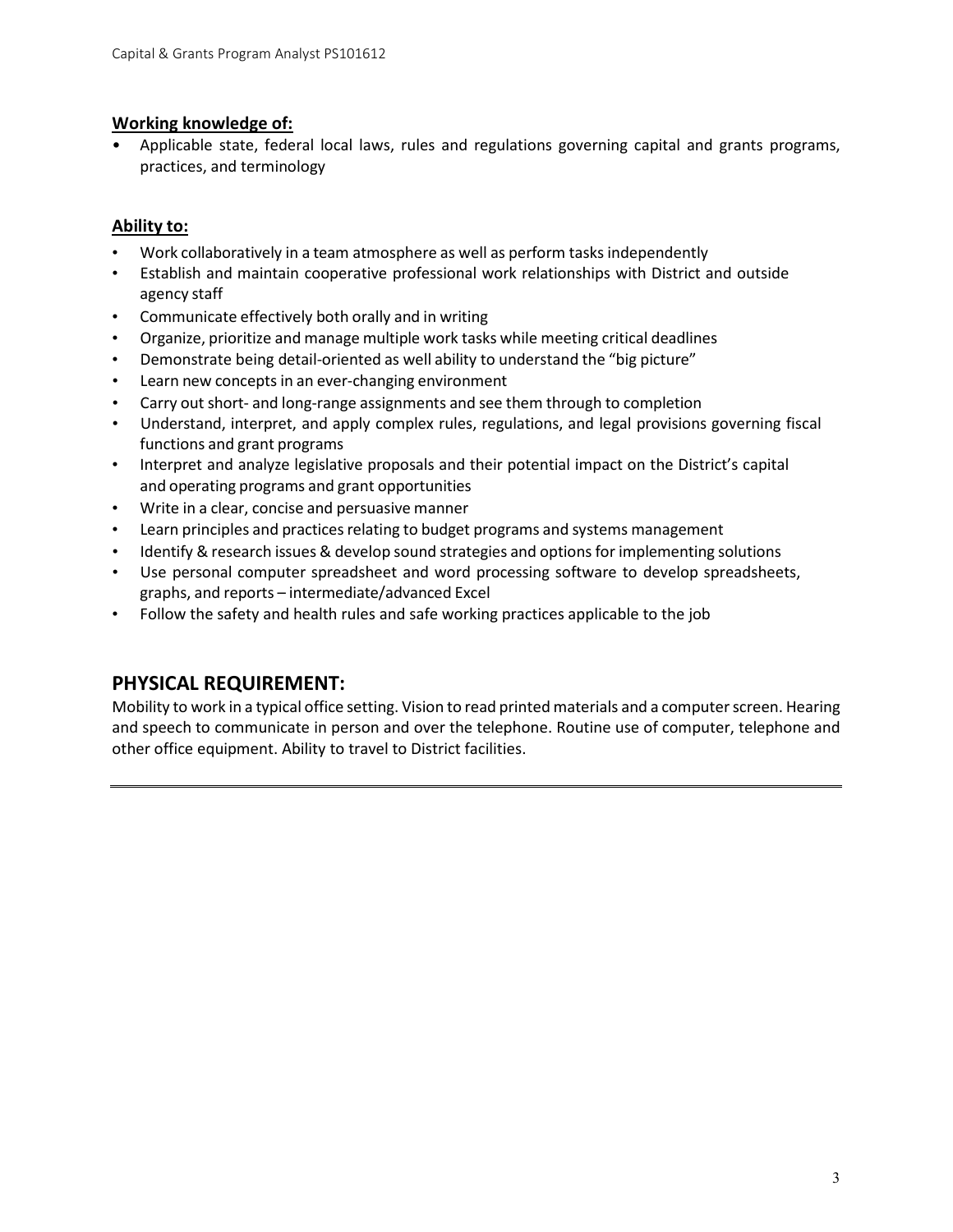# **APPLICATION PROCEDURE:**

#### **FAILURE TO MEET ANY OF THE REQUIREMENTS STATED BELOW MAY RESULT IN REJECTION OF YOUR APPLICATION**

#### **TO APPLY[: www.goldengate.org/jobs](http://www.goldengate.org/jobs)**

**Applicants must apply online by the deadline date. Applications received after the deadline will not be considered.** 

**The District's Human Resources Kiosk is available for filling out and submitting your online application and employment documents. The HR kiosk is located at the San Rafael Office. For directions and general information, visit our website www.goldengate.org.** 

*All notices related to District recruitments for which you apply will be sent via email. Please ensure the email address you provide on your application is correct, and add '@goldengate.org' as an accepted address to any email blocking or spam filtering program you may use to ensure receipt of notification from the District regarding your recruitment application. The District is not responsible for notices that are not read, received, or accessed by any applicant for any District recruitment.*

#### **THE FOLLOWING DOCUMENT(S) MUST BE SUBMITTED AT TIME OF APPLICATION:**

- 1. GGBHTD Online Employment Application
- 2. Resume (Scan and attach as PDF to your online application)
- 3. Applicants who do not possess a degree; attach a statement supporting additional, recent qualifying position related experience
- 4. Supplemental Questionnaire (Scan and attach as PDF to your online application)

## **THE SELECTION PROCESS FOR THIS POSITION may include: \*\***

- Assessment of education, training and experience
- Skills Assessment
- Oral Panel Interview
- Department Interview for Final Candidates
- Background, Employment and Security Investigation

*\*\*The District will only invite those candidates whose qualifications MOST CLOSELY MATCH the position requirements to continue in the selection process.*